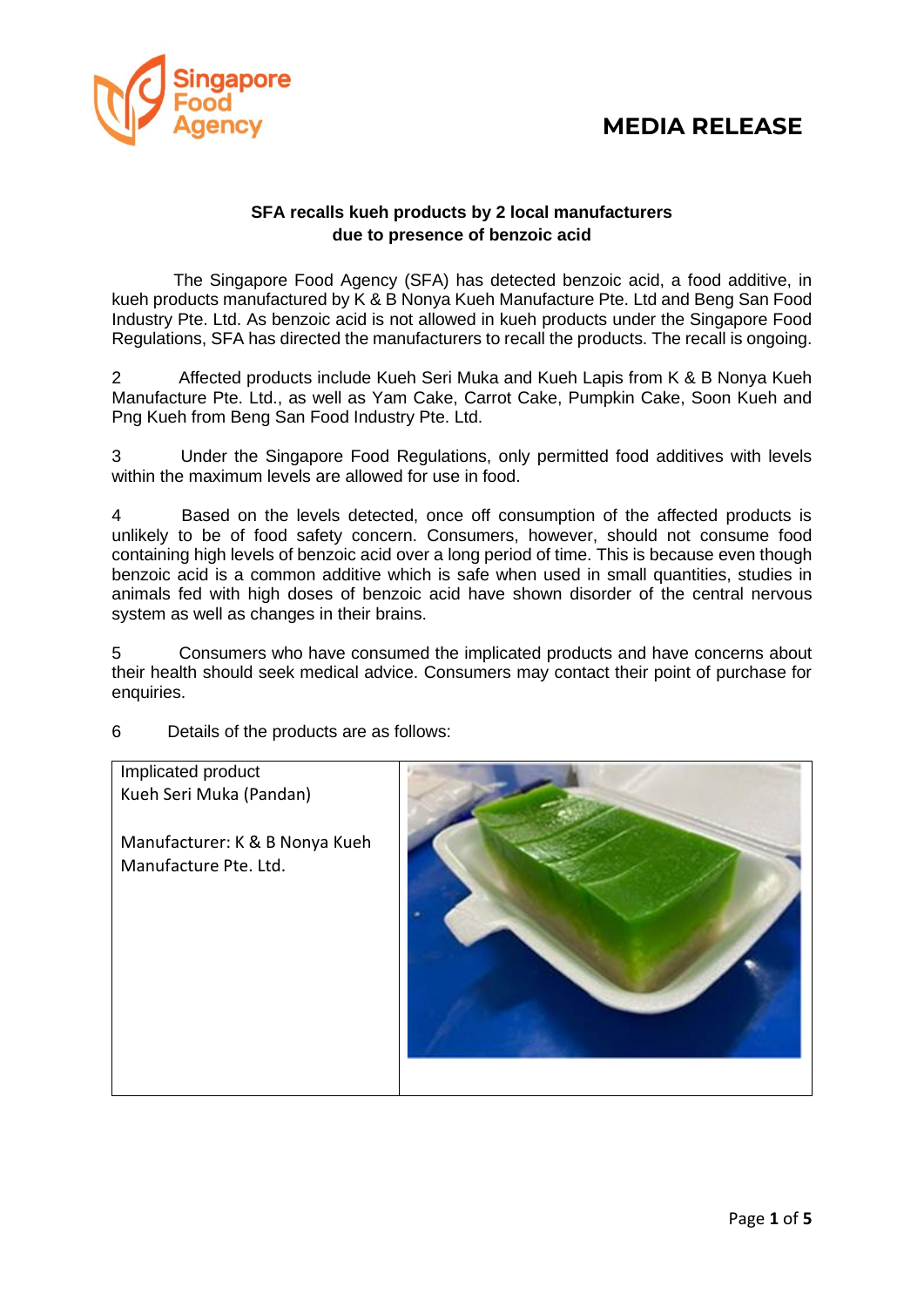

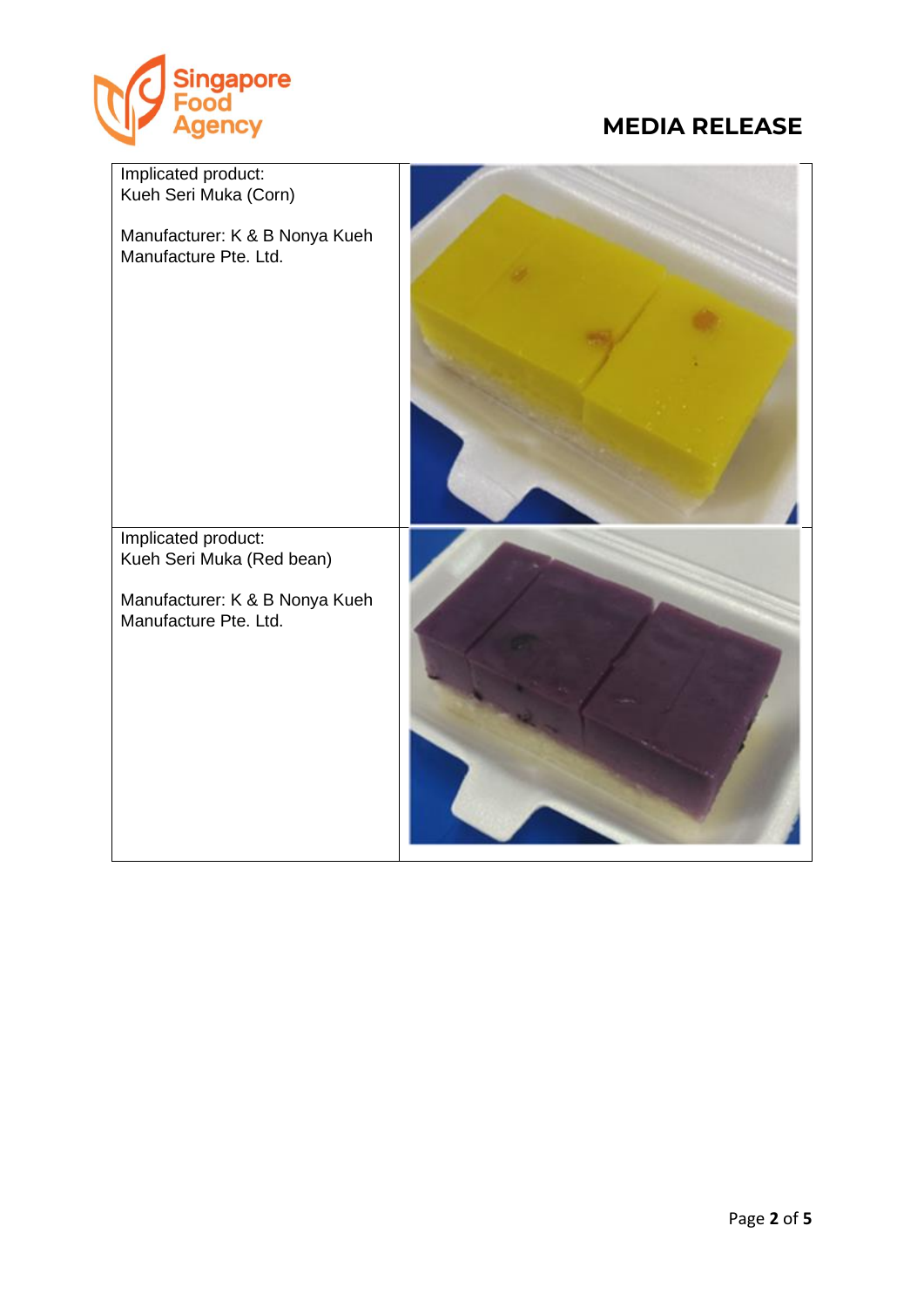

| Implicated product:<br>Kueh Lapis<br>Manufacturer: K & B Nonya Kueh<br>Manufacture Pte. Ltd. |  |
|----------------------------------------------------------------------------------------------|--|
| Implicated product:<br>Carrot Cake<br>Manufacturer: Beng San Food<br>Industry                |  |
| Implicated product:<br>Yam Cake<br>Manufacturer: Beng San Food<br>Industry                   |  |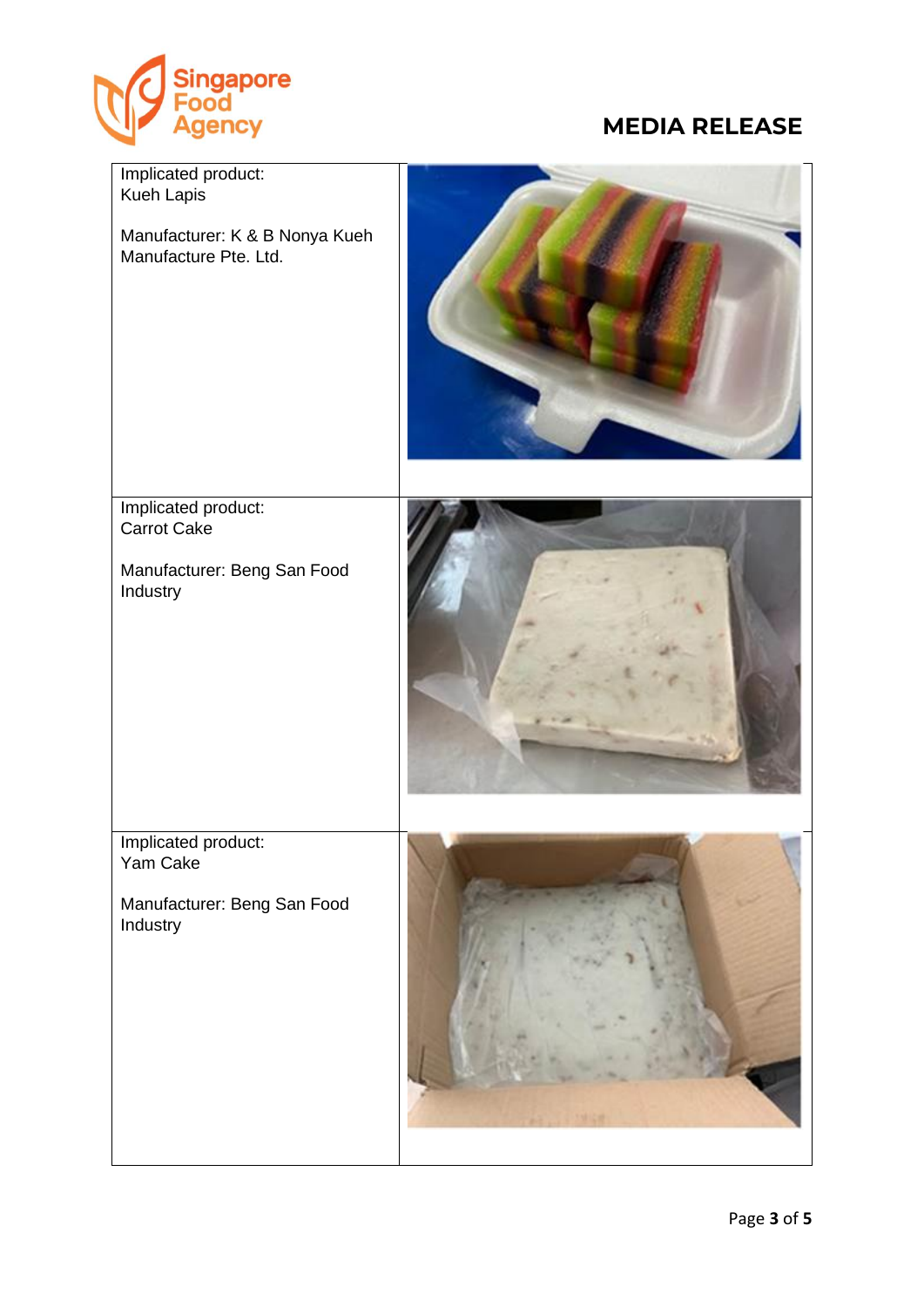